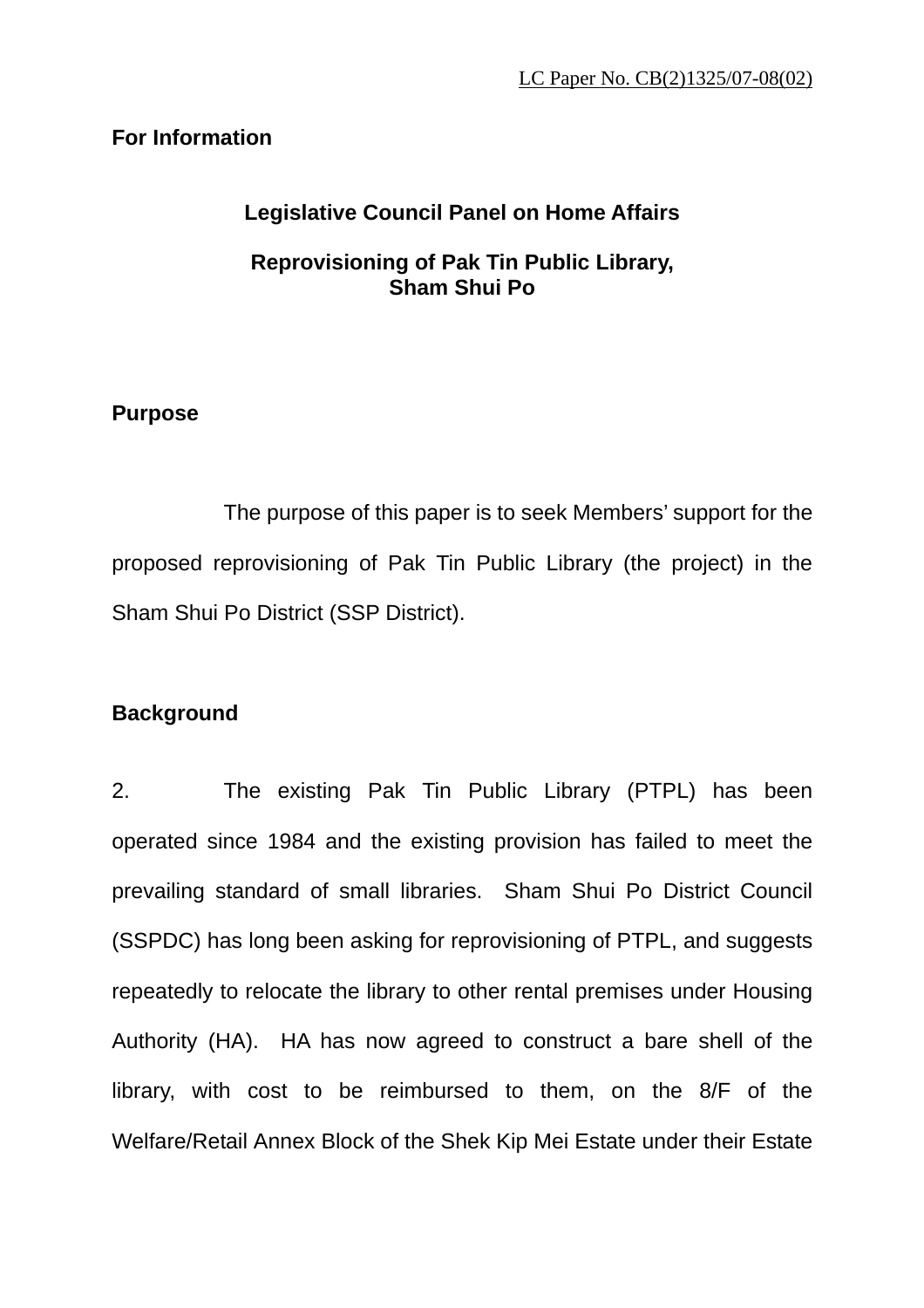redevelopment programme. The Secretary for Home Affairs has given policy support to the reprovisioning project.

## **Location of the Project Site**

3. The project aims to relocate the existing small library in Pak Tin Estate i.e. PTPL to the project site, with a total area of about 540  $m<sup>2</sup>$ Net Operational Floor Area (NOFA), which is located on the entire 8/F of the Welfare/Retail Annex Block of the Shek Kip Mei Estate Phase 2 redevelopment under planning by Housing Department (HD). Upon commissioning of the new PTPL, it will replace the existing library located in Pak Tin Estate to provide library services for the residents of Shek Kip Mei including the Pak Tin Area. At the same time, the existing PTPL will be closed upon the opening of the new library. A site plan showing the project site is enclosed at Annex A.

# **Project Scope**

- 4. The proposed scope of the project comprises
	- (a) a bare shell of the library at 8/F of Welfare/Retail Annex Block under the Shek Kip Mei Estate Phase 2 redevelopment to be constructed by HD; and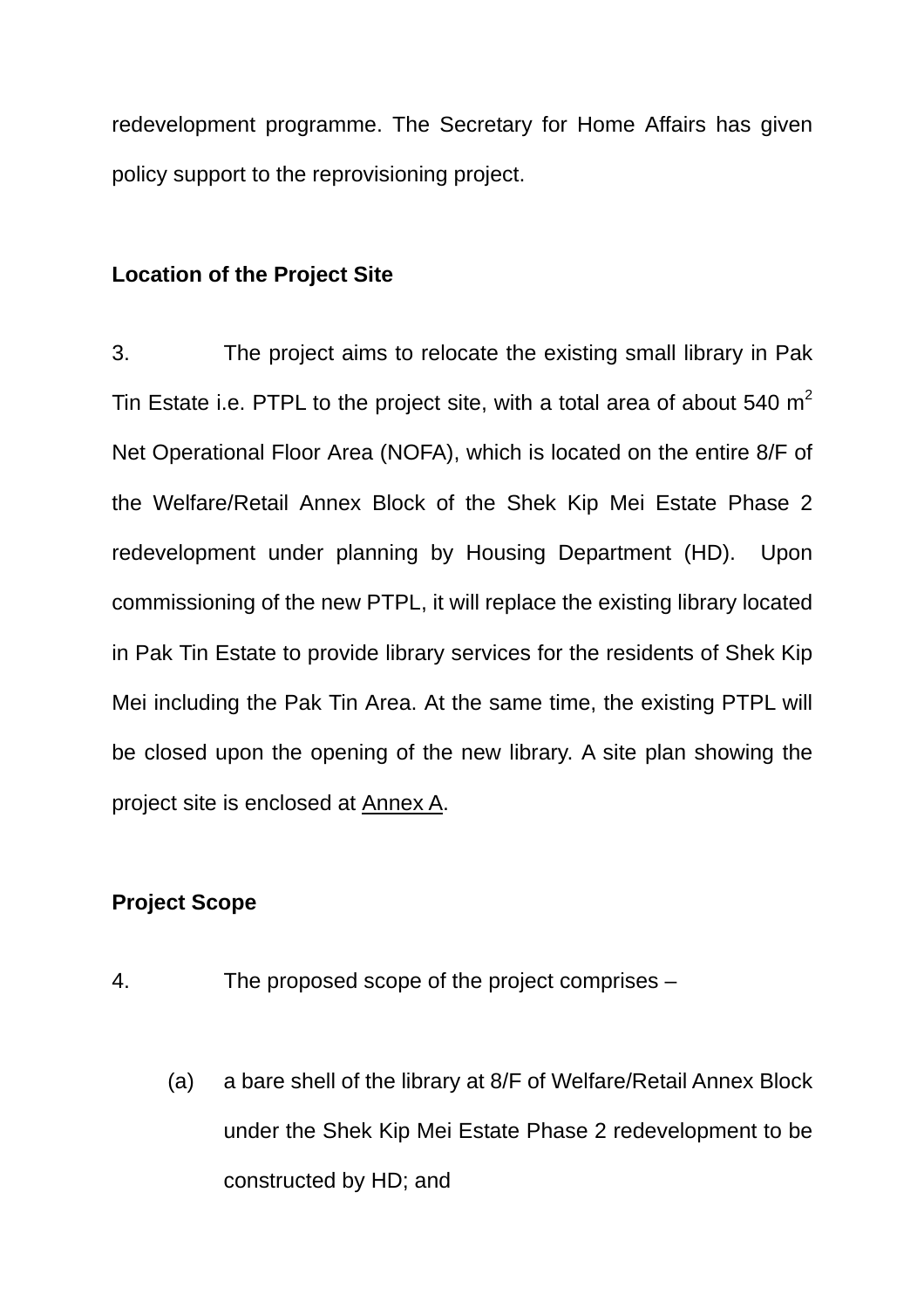- (b) fitting out of the bare shell for a public library by Architectural Services Department (ArchSD), which includes :
	- (i) an adult library;
	- (ii) a children's library;
	- (iii) a newspapers and periodicals section;
	- (iv) an extension activities room;
	- (v) a customer service counter;
	- (vi) a book display area;
	- (vii) book drops and book processing room;
	- (viii) a book sorting area;
	- (ix) a computer equipment room; and
	- (x) other ancillary facilities including offices, stores, public toilets, staff toilets, staff changing rooms, plant rooms, etc.

5. A preliminary conceptual layout plan for the library is attached at Annex B.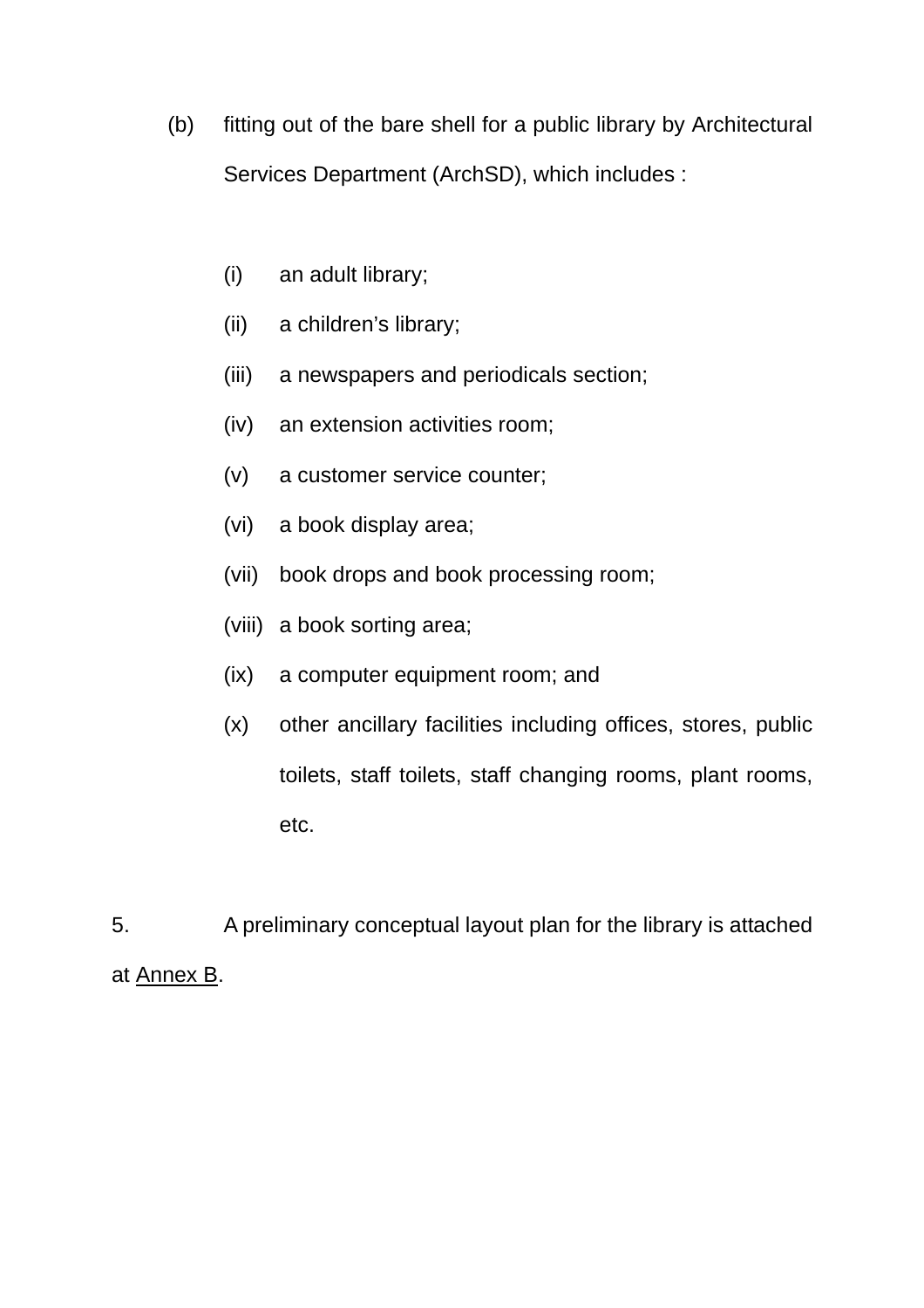### **Justifications**

6. Currently, the SSP District has a population of about 371 900, which is expected to increase by about 13% to 420 400 in 2016. The district is presently served by two district libraries including Lai Chi Kok Public Library and Po On Road Public Library, two small libraries including the existing PTPL and Un Chau Street Public Library, and three mobile library service points located at Fu Cheong Estate, Tai Hang Tung Estate and Hoi Lai Estate.

7. Shek Kip Mei including Pak Tin area at Sham Shui Po is currently served by a small library at Pak Tin Estate, with an NOFA of only about 129 $m^2$  which is far beyond the standard space requirement for a small library of 500 $m^2$ . Moreover, the existing PTPL was opened in 1984 and its present set up is unable to meet the heavy demand on public library service from the local community.

8. Constrained by its small area, the PTPL can offer only a limited range of library facilities to the public. Considering the increasing demand in library service to provide more library materials and to cope with the wider use of information technologies to support the infrastructure and operation of the library, there is an increased demand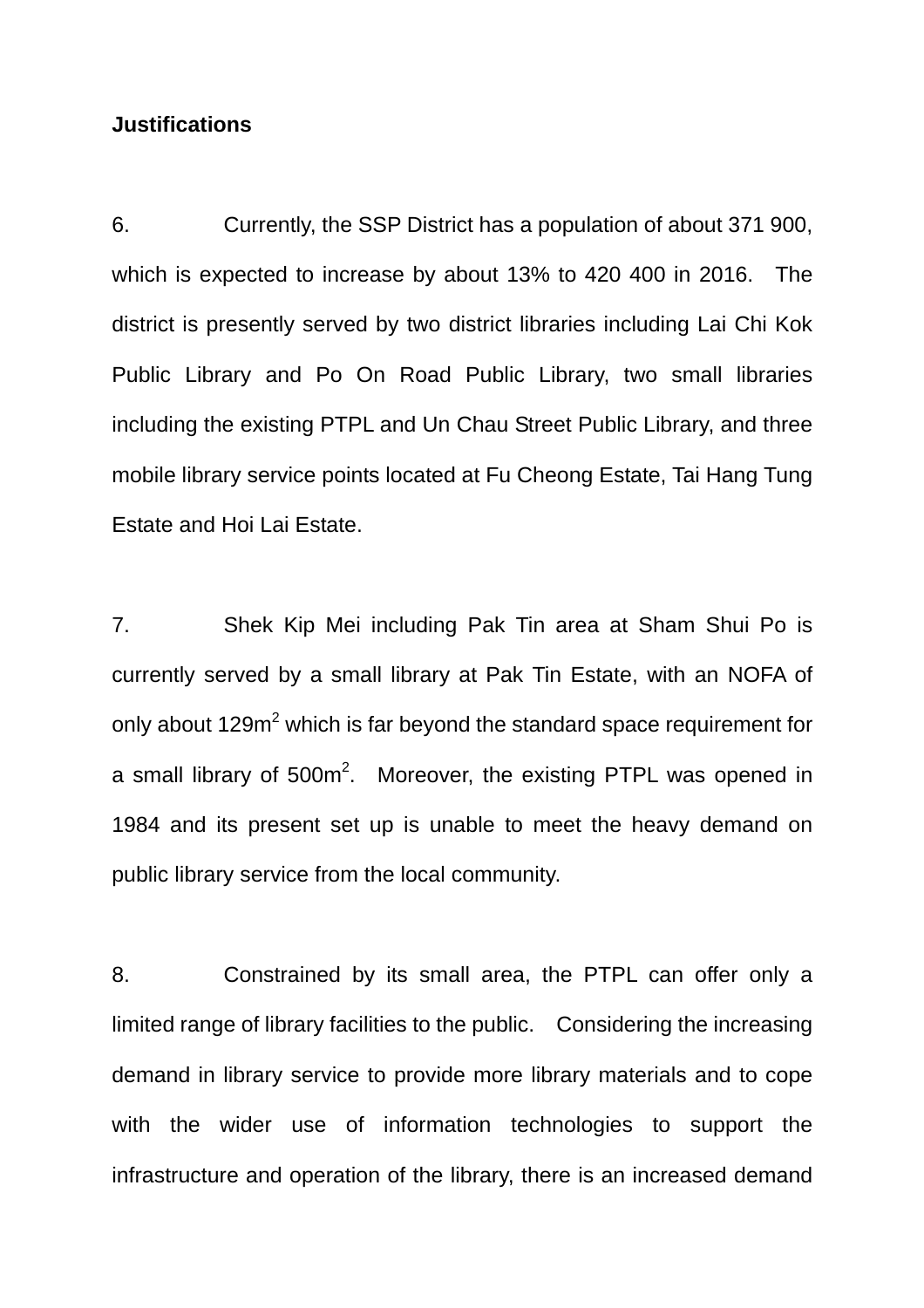for larger floor area to accommodate the facilities.

9. The proposed site is in closer proximity to mass public transport and is considered a more ideal location to serve a larger community with surrounding public housing estates and schools, which include Shek Kip Mei Estate, Tai Hang Sai Estate, Pak Tin Estate as well as CCC Ming Yin College, St. Francis of Assisi's English Primary School, St. Francis of Assisi's Caritas School and Holy Trinity College.

10. Alternatives to explore suitable rental premises to relocate the existing PTPL in nearby areas were exhausted but unsuccessful. To better meet the increasing demand at Shek Kip Mei including Pak Tin, Tai Hang Sai and Nam Shan areas, there is an imminent need to reprovision the existing small library to a larger and more centrally located site in the Annex Block of the Shek Kip Mei Estate which would benefit the local residents with better library service.

### **Project Estimate and Implementation Plan**

11. The project is now in Category B of Public Works Programme. The estimated project cost including construction of a bare shell of the library and its fitting-out is \$29.6 million in September 2007 prices.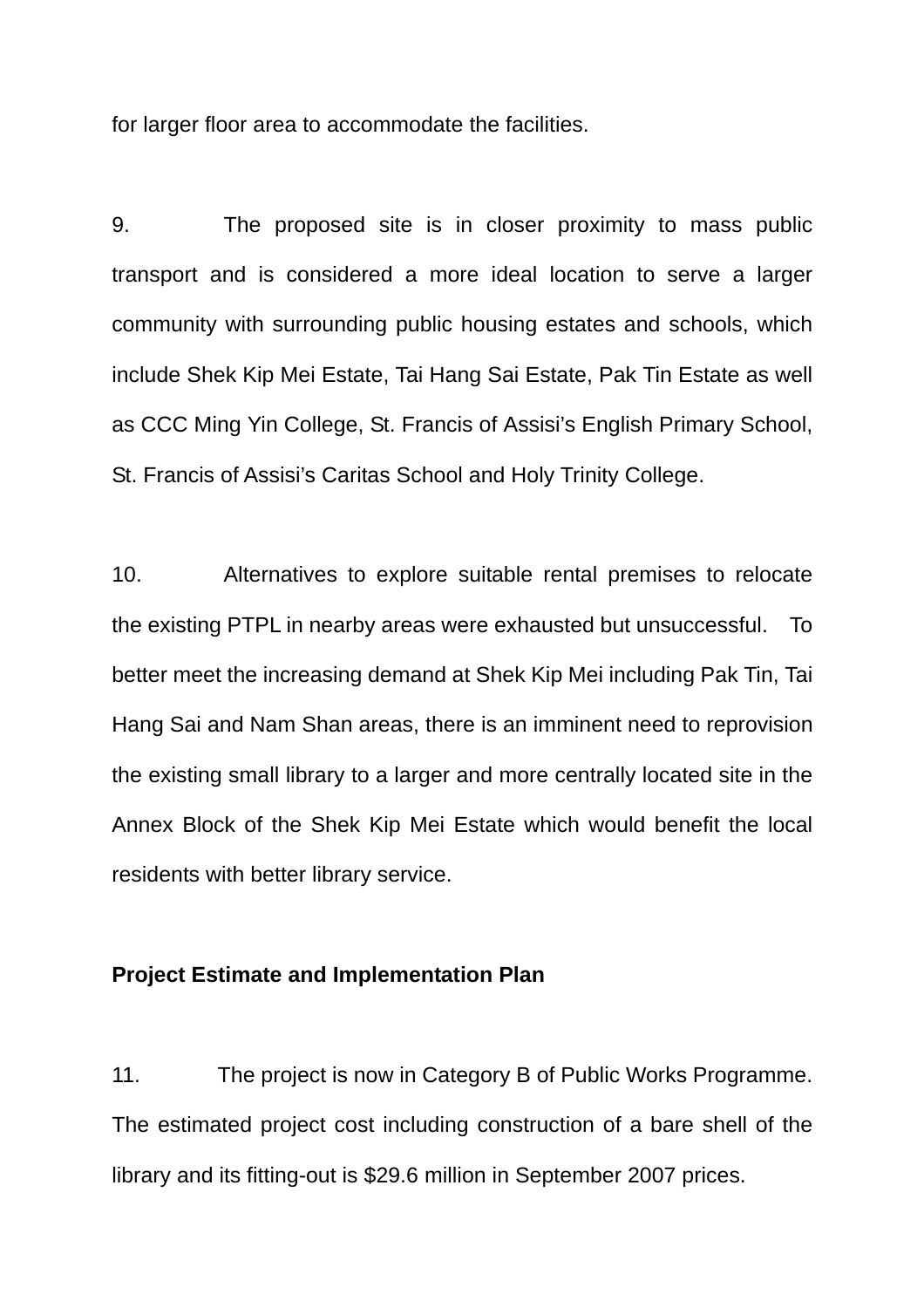12. Subject to funding approval by the Finance Committee, the construction of the bare shell of the library, which is part and parcel of the Shek Kip Mei Estate Phase 2 redevelopment to be undertaken by HD, is expected to commence in June 2008 for completion in early 2012. Thereafter, Architecture Services Department will take over the completed bare shell of the library for fitting out works and building services installations, which are expected to complete by early 2013.

### **Public Consultation**

13. We consulted the Community Affairs Committee of SSPDC on the proposed scope for the project on 31 May 2007 with supplementary information paper circulated to members in July 2007. Members endorsed the project and urged for its early implementation.

#### **Way Forward**

14. To take the project forward, we intend to submit the project to the Public Works Subcommittee of the Finance Committee at its meeting on 23 April 2008.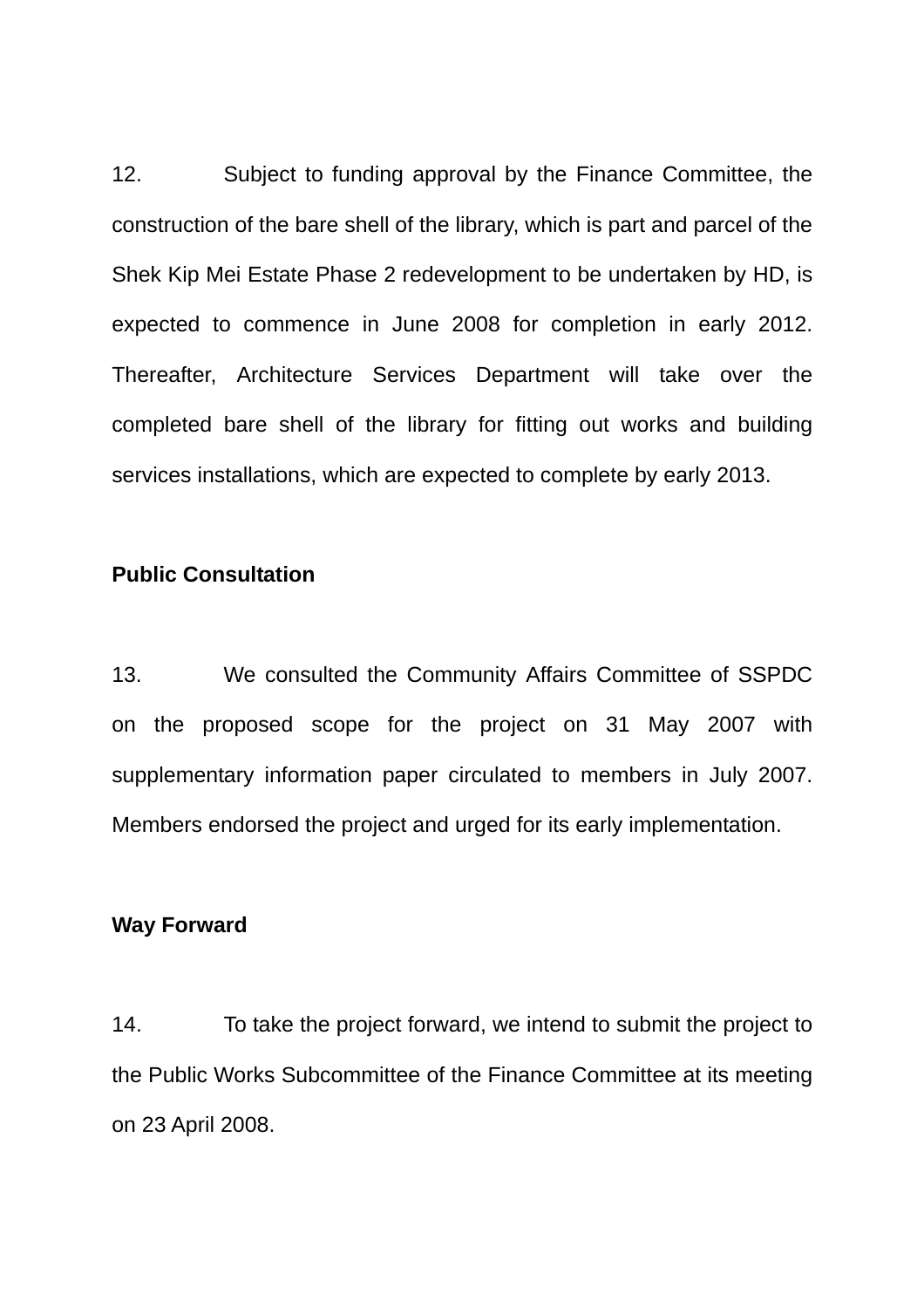15. Members are invited to support the implementation of the project.

Home Affairs Bureau February 2008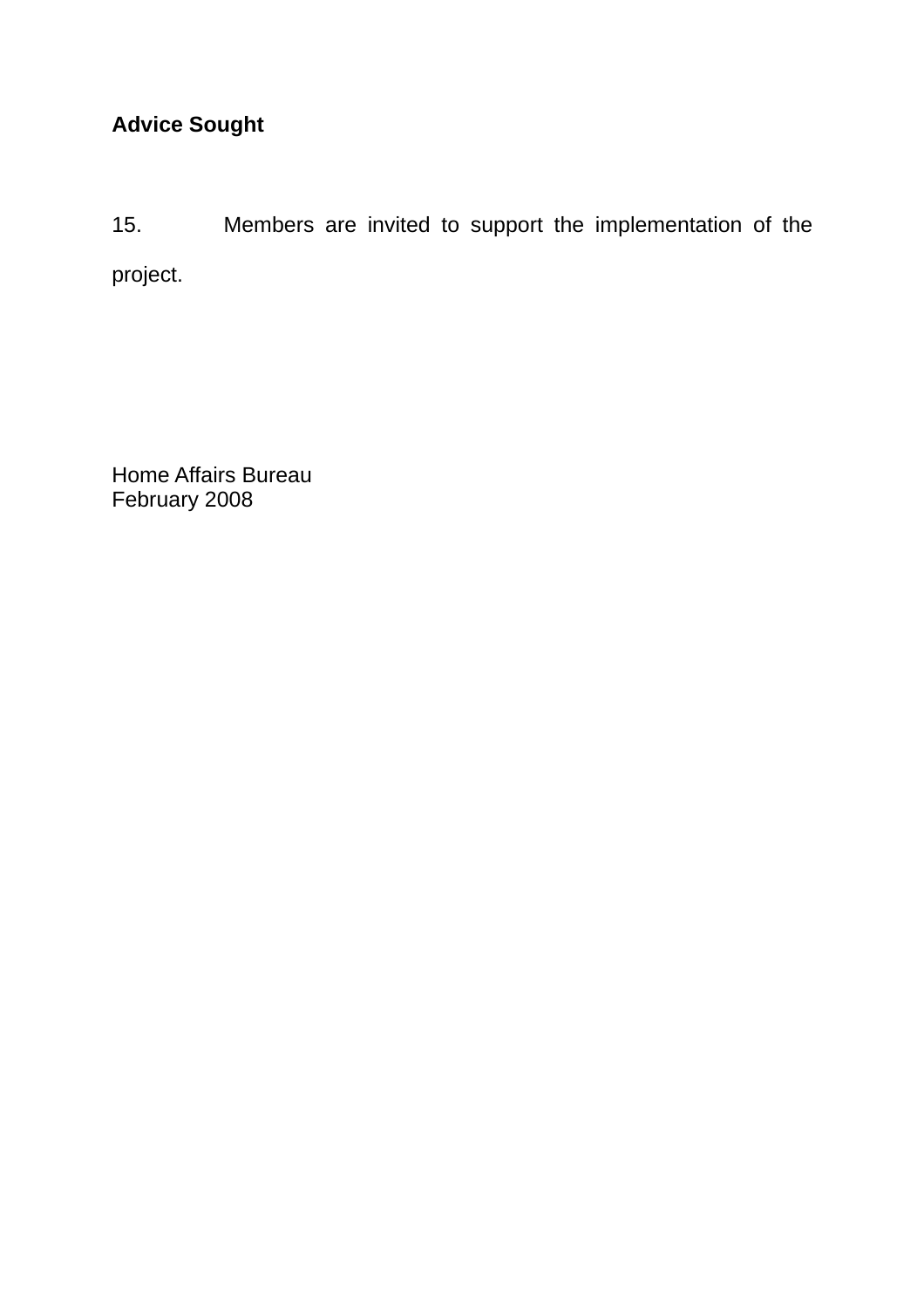